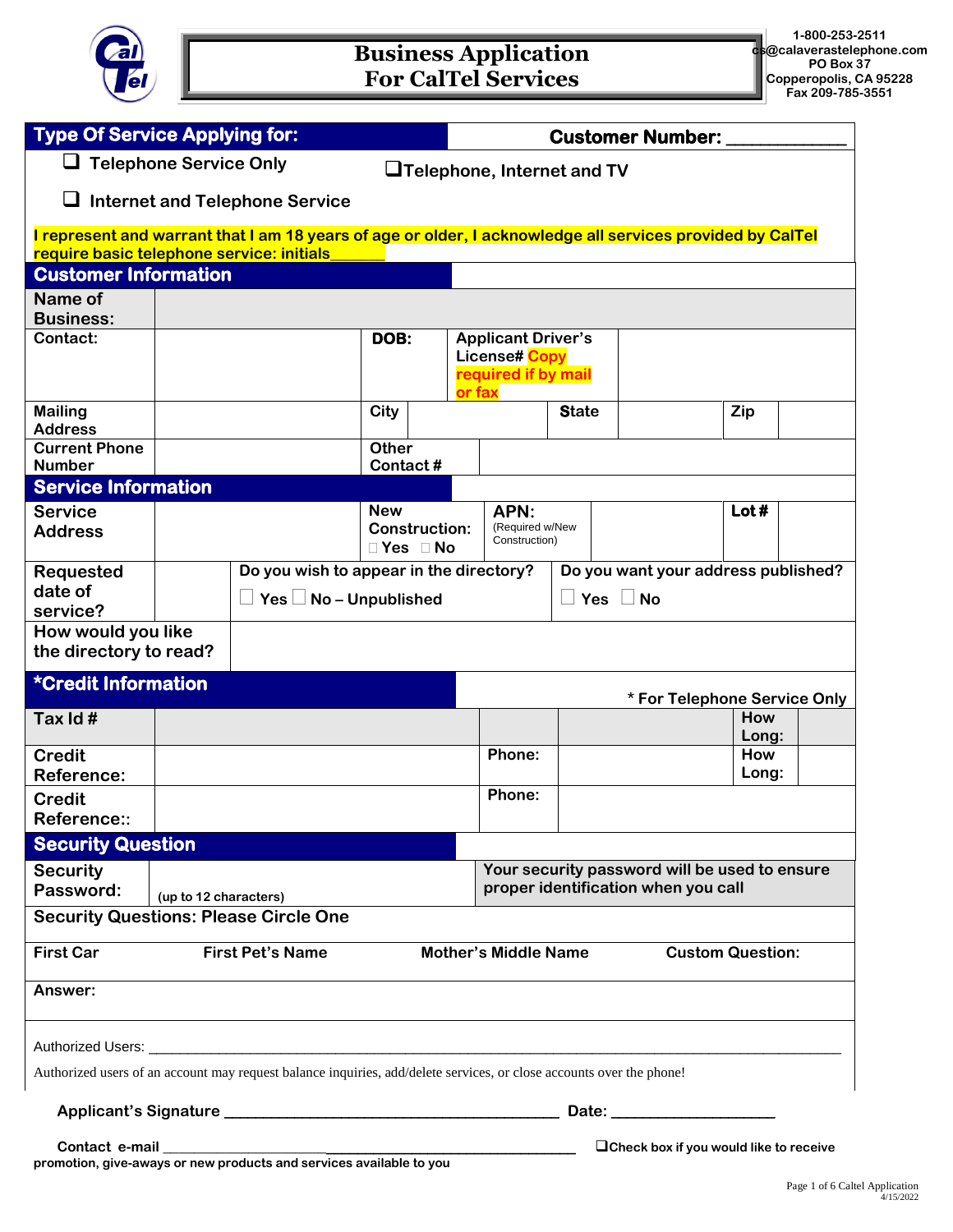| <b>Calaveras Telephone Company</b>                                                                                                                                                                                                                                                                                               |                                                                                                                                                                                                       |                                                                                                                                                                                                                  | <b>Customer Number:</b>                                                                                                                                                                                                                           |                                                                                                                                                                                                       |  |  |  |  |
|----------------------------------------------------------------------------------------------------------------------------------------------------------------------------------------------------------------------------------------------------------------------------------------------------------------------------------|-------------------------------------------------------------------------------------------------------------------------------------------------------------------------------------------------------|------------------------------------------------------------------------------------------------------------------------------------------------------------------------------------------------------------------|---------------------------------------------------------------------------------------------------------------------------------------------------------------------------------------------------------------------------------------------------|-------------------------------------------------------------------------------------------------------------------------------------------------------------------------------------------------------|--|--|--|--|
| The installation fee is \$55.00 per line for basic service                                                                                                                                                                                                                                                                       |                                                                                                                                                                                                       |                                                                                                                                                                                                                  |                                                                                                                                                                                                                                                   |                                                                                                                                                                                                       |  |  |  |  |
| $\Box$ Yes<br><b>Accept Collect Calls</b><br>By accepting collect calls you acknowledge that you will be billed<br>for any calls you accept & you authorize CalTel to submit your<br>information to a third party vender for billing purposes.                                                                                   | <b>No</b>                                                                                                                                                                                             |                                                                                                                                                                                                                  | <b>Block 900 Numbers</b><br><b>Yes</b><br><b>No</b>                                                                                                                                                                                               |                                                                                                                                                                                                       |  |  |  |  |
| <b>Complete Blocking</b><br><b>Caller ID</b><br>This option will prevent my telephone<br><b>Blocking</b><br>number from the party I am calling.<br>services, regardless of the blocking option you pick.                                                                                                                         | or                                                                                                                                                                                                    |                                                                                                                                                                                                                  | <b>Selective Blocking</b><br>This option will transmit my telephone number to being<br>shown to the party I am calling<br>Important Note: You cannot block transmission of your telephone number for calls to 911, 800, 855, 866, 888, 877 or 900 |                                                                                                                                                                                                       |  |  |  |  |
| <b>No</b><br>Inside Wire Maintenance Plan 3.70/ Month<br>$\Box$ Yes                                                                                                                                                                                                                                                              |                                                                                                                                                                                                       |                                                                                                                                                                                                                  |                                                                                                                                                                                                                                                   |                                                                                                                                                                                                       |  |  |  |  |
| <b>Long Distance Options:</b>                                                                                                                                                                                                                                                                                                    |                                                                                                                                                                                                       | (Customer MUST Contact Carrier of Choice)                                                                                                                                                                        |                                                                                                                                                                                                                                                   |                                                                                                                                                                                                       |  |  |  |  |
| Choice for Intrastate Intralata Long Distance Carrier                                                                                                                                                                                                                                                                            |                                                                                                                                                                                                       |                                                                                                                                                                                                                  | Choice for Long Distance Carrier (out of the 209 area -<br>e.g., Sacramento, New York, etc.)                                                                                                                                                      |                                                                                                                                                                                                       |  |  |  |  |
| (local toll - e.g., Stockton, Sonora, etc.)<br>6112 ACN                                                                                                                                                                                                                                                                          |                                                                                                                                                                                                       | <b>6112 ACN</b>                                                                                                                                                                                                  |                                                                                                                                                                                                                                                   |                                                                                                                                                                                                       |  |  |  |  |
| 0288 AT&T Long<br>$\Box$<br><b>Distance Service</b><br>0071 Broadwing<br>$\Box$<br>$\Box$<br><b>Communications</b><br>0948 Broadwing<br>$\Box$<br>$\Box$<br><b>Communications</b><br>6258 CALTEL Long<br>$\overline{\phantom{a}}$<br>L.<br><b>Distance</b><br>0444 Global Crossing<br>$\overline{\phantom{a}}$<br>0457 e-Meritus | 0070 Qwest<br><b>Communications</b><br>0432 Qwest<br><b>Communications</b><br>5792 (SBC)<br>Communication<br>0700 TelAmerica<br>(Expess Tel)<br>5483 Verizon Select<br><b>Services</b><br>0310 Wiltel | 0288 AT&T Long<br><b>Distance Service</b><br>0071 Broadwing<br><b>Communications</b><br>0948 Broadwing<br><b>Communications</b><br>6258 CALTEL Long<br><b>Distance</b><br>0444 Global Crossing<br>0457 e-Meritus |                                                                                                                                                                                                                                                   | 0070 Qwest<br><b>Communications</b><br>0432 Qwest<br><b>Communications</b><br>5792 (SBC)<br>Communication<br>0700 TelAmerica<br>(Expess Tel)<br>5483 Verizon Select<br><b>Services</b><br>0310 Wiltel |  |  |  |  |
| <b>Communications</b><br>0752 Excel                                                                                                                                                                                                                                                                                              | <b>Communications</b>                                                                                                                                                                                 | <b>Communications</b><br>0752 Excel                                                                                                                                                                              |                                                                                                                                                                                                                                                   | <b>Communications</b>                                                                                                                                                                                 |  |  |  |  |
| <b>Communications</b>                                                                                                                                                                                                                                                                                                            | 0603 World Com, Inc                                                                                                                                                                                   | <b>Communications</b>                                                                                                                                                                                            |                                                                                                                                                                                                                                                   | 0603 World Com, Inc                                                                                                                                                                                   |  |  |  |  |
| 5957 Lightyear<br>$\Box$<br><b>Communications, Inc</b>                                                                                                                                                                                                                                                                           | 0555 WorldCom, Inc.                                                                                                                                                                                   | 5957 Lightyear<br><b>Communications, Inc.</b>                                                                                                                                                                    |                                                                                                                                                                                                                                                   | 0555 WorldCom, Inc.                                                                                                                                                                                   |  |  |  |  |
| 0222 MCI/WorldCom                                                                                                                                                                                                                                                                                                                |                                                                                                                                                                                                       | 0222 MCI/WorldCom                                                                                                                                                                                                |                                                                                                                                                                                                                                                   |                                                                                                                                                                                                       |  |  |  |  |
| Local Call Only (may only dial 911, local & 800<br>numbers) ----- Dial around IS NOT allowed                                                                                                                                                                                                                                     |                                                                                                                                                                                                       | 9999 May dial "0", Directory Assistance<br>& 1010 numbers ----- Dial around IS allowed                                                                                                                           |                                                                                                                                                                                                                                                   |                                                                                                                                                                                                       |  |  |  |  |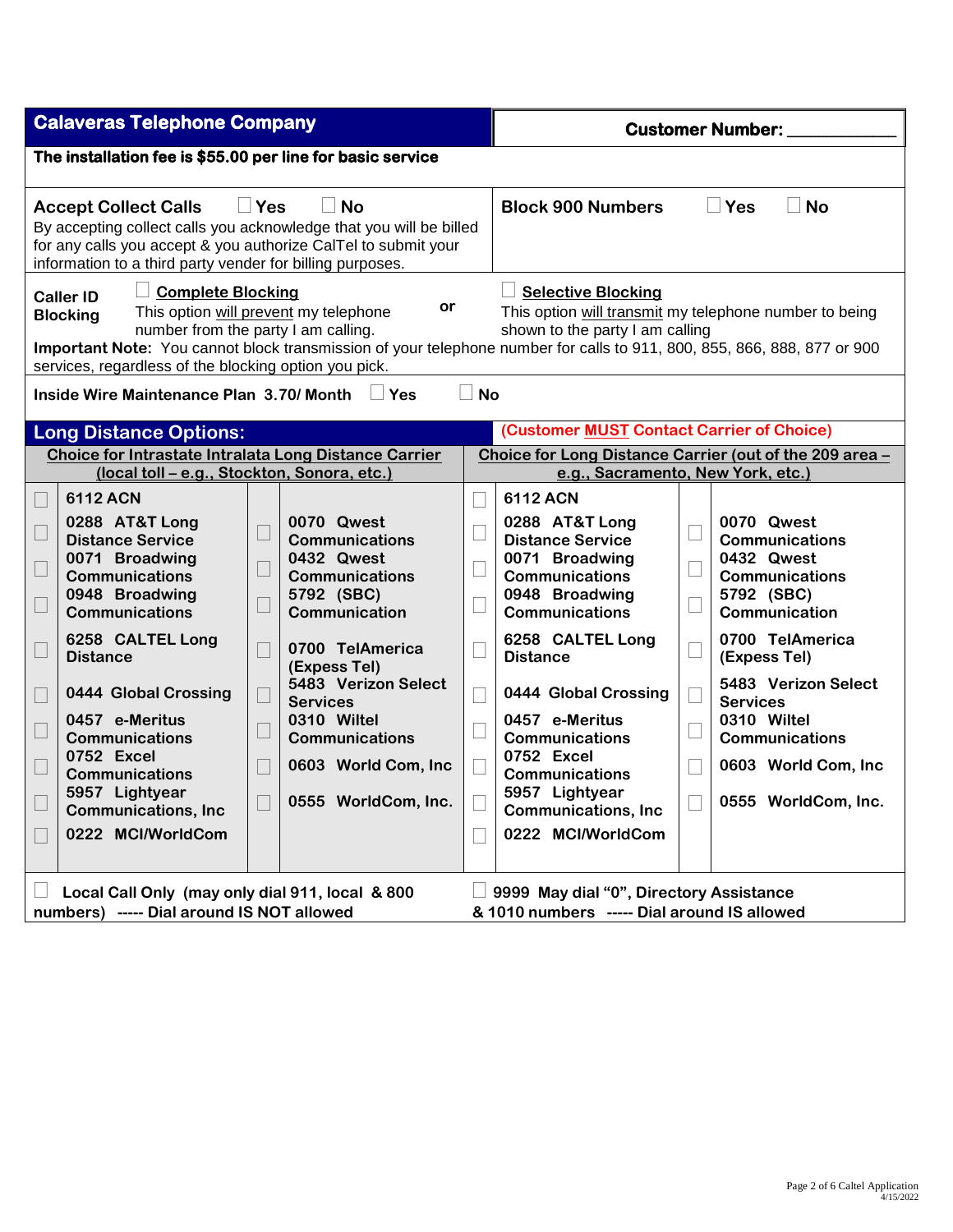|                                                                                                                                                                                                                                                                                                                                                                                                                                                                                                                                                                                                                                                                                                                                            | <b>Optional Class Services</b>                                                                                              |        |        |                                           |        |        |                                            |        |
|--------------------------------------------------------------------------------------------------------------------------------------------------------------------------------------------------------------------------------------------------------------------------------------------------------------------------------------------------------------------------------------------------------------------------------------------------------------------------------------------------------------------------------------------------------------------------------------------------------------------------------------------------------------------------------------------------------------------------------------------|-----------------------------------------------------------------------------------------------------------------------------|--------|--------|-------------------------------------------|--------|--------|--------------------------------------------|--------|
|                                                                                                                                                                                                                                                                                                                                                                                                                                                                                                                                                                                                                                                                                                                                            | Combine your favorite features and you save:                                                                                |        |        |                                           |        |        |                                            |        |
|                                                                                                                                                                                                                                                                                                                                                                                                                                                                                                                                                                                                                                                                                                                                            | 25% off for 2 features                                                                                                      |        |        |                                           |        |        |                                            |        |
|                                                                                                                                                                                                                                                                                                                                                                                                                                                                                                                                                                                                                                                                                                                                            | 30% off of 3 features<br>35% off of 4 or more features                                                                      |        |        |                                           |        |        |                                            |        |
| П                                                                                                                                                                                                                                                                                                                                                                                                                                                                                                                                                                                                                                                                                                                                          | <b>Caller ID</b>                                                                                                            | \$9.26 | П      | <b>Call Block</b>                         | \$5.56 |        |                                            |        |
|                                                                                                                                                                                                                                                                                                                                                                                                                                                                                                                                                                                                                                                                                                                                            | <b>Anonymous Call</b>                                                                                                       |        |        | <b>Speed Calling</b>                      |        |        |                                            |        |
| П                                                                                                                                                                                                                                                                                                                                                                                                                                                                                                                                                                                                                                                                                                                                          | Rejection                                                                                                                   | \$2.47 | $\Box$ | 8 number                                  | \$4.32 | П      | <b>Busy Call</b><br>Forwarding             | \$6.17 |
|                                                                                                                                                                                                                                                                                                                                                                                                                                                                                                                                                                                                                                                                                                                                            | (Free w/ Caller ID)                                                                                                         |        | $\Box$ | 30 Number                                 | \$6.17 |        |                                            |        |
| $\Box$                                                                                                                                                                                                                                                                                                                                                                                                                                                                                                                                                                                                                                                                                                                                     | <b>Call Waiting</b>                                                                                                         | \$6.17 | $\Box$ | <b>Priority Call</b>                      | \$4.94 | $\Box$ | <b>Selective Call</b><br><b>Forwarding</b> | \$5.56 |
| $\Box$                                                                                                                                                                                                                                                                                                                                                                                                                                                                                                                                                                                                                                                                                                                                     | Call Return *69                                                                                                             | \$4.94 | $\Box$ | <b>Call Back</b>                          | \$4.94 | П      | <b>Remote Call</b><br><b>Forwarding</b>    | \$1.85 |
| $\Box$                                                                                                                                                                                                                                                                                                                                                                                                                                                                                                                                                                                                                                                                                                                                     | <b>Distinctive Ringing:</b>                                                                                                 | \$4.20 | $\Box$ | <b>Fixed Call</b><br>Forwarding           | \$4.94 | П      | <b>Voicemail</b><br>1 Minute 3 day         | \$4.00 |
| $\Box$                                                                                                                                                                                                                                                                                                                                                                                                                                                                                                                                                                                                                                                                                                                                     | <b>Three Way Calling</b>                                                                                                    | \$6.17 | П      | <b>Variable Call</b><br><b>Forwarding</b> | \$4.94 | $\Box$ | <b>Voicemail</b><br>3 Minute 3 day         | \$5.00 |
|                                                                                                                                                                                                                                                                                                                                                                                                                                                                                                                                                                                                                                                                                                                                            | <b>Selective Call</b>                                                                                                       | \$5.56 |        | <b>Delayed Call</b>                       | \$6.17 | IJ     | <b>Voicemail</b>                           | \$6.00 |
|                                                                                                                                                                                                                                                                                                                                                                                                                                                                                                                                                                                                                                                                                                                                            | Acceptance<br><b>Customer Proprietary Network Information</b>                                                               |        |        | Forwarding                                |        |        | 10 Minute 3 day                            |        |
|                                                                                                                                                                                                                                                                                                                                                                                                                                                                                                                                                                                                                                                                                                                                            |                                                                                                                             |        |        |                                           |        |        |                                            |        |
|                                                                                                                                                                                                                                                                                                                                                                                                                                                                                                                                                                                                                                                                                                                                            | Calaveras Telephone Company & our affiliates strive to provide you with the latest in communication products and solutions. |        |        |                                           |        |        |                                            |        |
| Use of the information on your current account such as the type, technical arrangement, quantity, destination, and amount of<br>use of telecommunications services and related billing for these services, referred to as Customer Proprietary Network                                                                                                                                                                                                                                                                                                                                                                                                                                                                                     |                                                                                                                             |        |        |                                           |        |        |                                            |        |
| Information, or CPNI, will allow us to inform you about services that will best meet your specific telecommunications needs.<br>May Calaveras Telephone Company & our affiliates use your CPNI to market communications-related products such as                                                                                                                                                                                                                                                                                                                                                                                                                                                                                           |                                                                                                                             |        |        |                                           |        |        |                                            |        |
|                                                                                                                                                                                                                                                                                                                                                                                                                                                                                                                                                                                                                                                                                                                                            | proposals/promotions, give-aways or new products and services to you?                                                       |        |        |                                           |        |        |                                            |        |
| $\Box$ No<br>$\square$ Yes                                                                                                                                                                                                                                                                                                                                                                                                                                                                                                                                                                                                                                                                                                                 |                                                                                                                             |        |        |                                           |        |        |                                            |        |
| <b>How to Avoid Being Slammed</b>                                                                                                                                                                                                                                                                                                                                                                                                                                                                                                                                                                                                                                                                                                          |                                                                                                                             |        |        |                                           |        |        |                                            |        |
| In order to avoid having your toll carrier changed without your consent, Calaveras Telephone Company can establish a<br>Preferred Interexchange Carrier (PIC) freeze on your account. A PIC freeze prevents a change in your preferred carrier<br>selection unless you give us your express consent to remove the freeze. The PIC restriction may be lifted by either written<br>notice or Third Party Verification. No change of carrier can be made on your account until you lift the PIC freeze. The PIC<br>freeze removal forms are available upon request. I hereby authorize Calaveras Telephone Company to place a PIC freeze on<br>my account so that my choice of<br>long distance carrier cannot be changed without my consent. |                                                                                                                             |        |        |                                           |        |        |                                            |        |
| $\Box$ IntraLATA Toll (Toll calls made within your service area but outside of your local toll free calling area)                                                                                                                                                                                                                                                                                                                                                                                                                                                                                                                                                                                                                          |                                                                                                                             |        |        |                                           |        |        |                                            |        |
|                                                                                                                                                                                                                                                                                                                                                                                                                                                                                                                                                                                                                                                                                                                                            | InterLATA Toll (Long Distance Calls outside state and outside your service area)                                            |        |        |                                           |        |        |                                            |        |
|                                                                                                                                                                                                                                                                                                                                                                                                                                                                                                                                                                                                                                                                                                                                            |                                                                                                                             |        |        |                                           |        |        |                                            |        |

The undersigned requests Calaveras Telephone Company to furnish telephone service and any additional services as may be ordered later. In making this application, the undersigned understands that telephone service and other additional services are provided subject to the rules and regulations of the telephone company as set forth in its tariffs on file with the California Public Utilities Commission and the Federal Communications Commission shall.

| <b>Applicant's Signature</b> | Date: |
|------------------------------|-------|
|                              |       |
| <b>Applicant's Signature</b> | Date: |
|                              |       |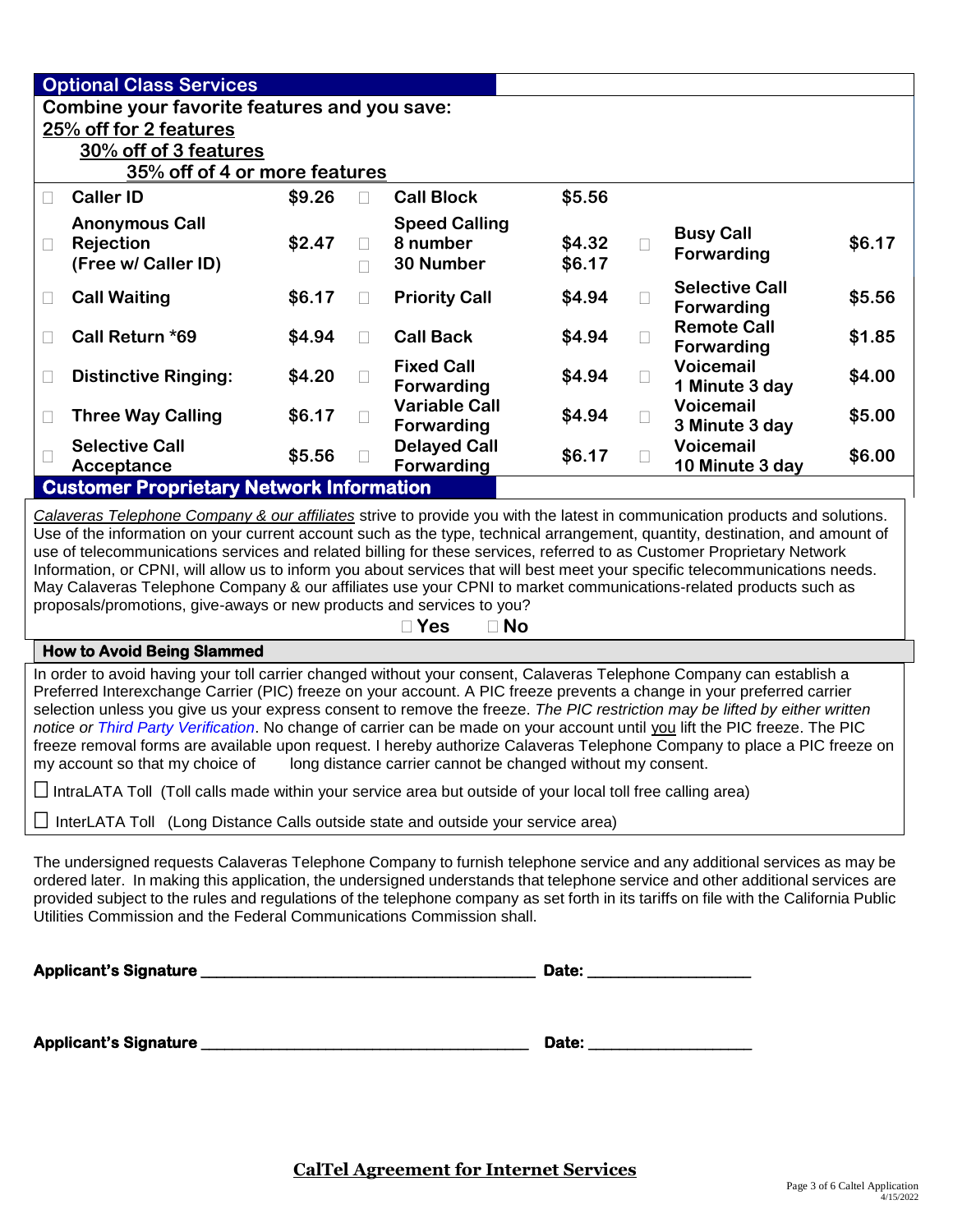

CalTel Connections d/b/a CalTel offers Internet access service ("Service") to customers in accordance with the terms and conditions of this Agreement ("Agreement"). CalTel reserves the unilateral right to amend this Agreement. You should read this Agreement periodically to review the then-current terms and conditions because they are binding on you. By establishing an account and using the Service you agree to be bound by this Agreement. Amendments to this Agreement shall be automatically effective upon posting on the CalTel website. Your continued use of the Service following the posting of any amendment will indicate your acceptance to the

amended terms and conditions. If any amendment to this Agreement is unacceptable to you, you may terminate your account as provided in Section 11 below. If you do not accept the terms and conditions of this Agreement, do not use the Service. CalTel cannot be responsible for, nor can we control the content or reliability of any information on the Internet itself. By using the Service, you agree to abide by the terms and conditions of service as prescribed in this Agreement and as amended from time to time in the manner described above.

1. BILLING POLICY: Customers are billed on the 1<sup>st</sup> of each month for the previous month of service payable upon receipt. Checks should be made payable to: CalTel. Accounts not paid in full are subject to a service interruption.

a. HIGH SPEED INTERNET SERVICE (HSIS): CalTel offers HSIS as a Best Achievable Rate Service. Best Achievable Rate includes, but is not limited to, the bandwidth available for a customer's use. Monthly service charges do not include modem costs unless under lease program and does not include cost of an ethernet card. There is a \$27.00 reconnect fee to reactivate a temporary lockout for non-payment of HSIS, not to include disconnected service. Cancellation of HSIS for any reason within the first 6 months will result in a \$25 cancellation charge. A move to a new physical address will re-initiate the 6 month term. Cancellation of phone service for any reason, including non-payment will automatically cancel HSIS.

b. WIRELESS HIGH SPEED INTERNET SERVICE(WHSIS): CalTel offers WHSIS as a Best Achievable Rate Service. Best Achievable Rate includes, but is not limited to, the bandwidth available for a customer's use. Monthly service charges do not include antenna, wireless router or ethernet card.

2. TERMINATION: CalTel, without prejudice to any of its other rights or remedies, may terminate or suspend Customer's Account and this Service Agreement and delete all data, files, or other information stored in the Account if, with respect to Customer's Account, CalTel's policies and conditions of service are not followed, or payments are delinquent.

# **3. CUSTOMER USE:**

a. CalTel's Service may only be used for lawful purposes.

b. You agree that you will not use any device, software, or routine to interfere or attempt to interfere with the proper operation of the Service. You may not take any action which imposes an unreasonable or disproportionately large load on CalTel's infrastructure. Security probing or security breaking tools are not allowed on any CalTel owned system.

c. You agree not to use CalTel's Service to act as a provider of Internet services to others. Re-selling of data space on CalTel's servers by customers is strictly prohibited. A website or server directory is available to you with the expectation that it will be used by you or authorized members of your household and server space may not be re-sold to third-parties without CalTel's express written consent.

d. Use of robots, services, or any automated software or device to initiate an unattended connection to CalTel or to maintain an open unattended connection to CalTel is not allowed. Use of such software or devices constitutes a violation of the terms of use and grounds for immediate termination of Service.

e. You are allocated 5MB of disk space for your home directory/web/FTP space.

f. You may make whatever material you like available for FTP or WWW as long as it is in compliance with this Agreement and it does not generate traffic in excess of limits specified by CalTel. If your Internet site requires large amounts of bandwidth, we reserve the right to restrict access to your site for such period as we deem necessary to maintain availability of bandwidth for all users. Similarly, your actions/processes may not consume an unreasonable amount of system resources/CPU cycles.

## **4. ACCEPTABLE USE POLICY:**

The following are violations of CalTel's policies:

a. Using a personal account for high volume or commercial use;

b. Using any account to host pornographic material;

c. Unchecked email that is six months old or accounts over the quota (100 MB or 2,500 messages) may be subject to selective mail deletion at CalTel's discretion;

- d. May not host a mail exchanger without written consent;
- e. Exceeding 5 MB of web space for your home account;
- f. Revealing your account password to others or allowing others to use your account (other than authorized users in your household); or
- g. Downloading or offering for download, any copyrighted material without written permission from the copyright owner.

## **5. CUSTOMER CONDUCT:**

By posting information in or otherwise using any interactive communications service that may be available to you on or through the Service or this website, including without limitation chat rooms, message boards, or newsgroups, you agree that you will not store, post, transmit, display, or otherwise distribute, or facilitate distribution of any content that is:

- a. unlawful, threatening, abusive, harassing, defamatory, libelous, deceptive, fraudulent, invasive of another's privacy, tortuous, or vulgar;
- b. victimizes, harasses, degrades, or intimidates an individual or group of individuals;
- c. infringes on any patent, trademark, trade secret, copyright, right of publicity, or other proprietary right of any party;

d. constitutes unauthorized or unsolicited advertising, junk or bulk e-mail, chain letters, or any other form of unauthorized solicitation;

e. contains software viruses or any other computer code, files, or programs that are designed or intended to disrupt, damage, or limit the functioning of any software, hardware, or telecommunications equipment or to damage or obtain unauthorized access to any data or other information of any third party; or

f. impersonates any person or entity.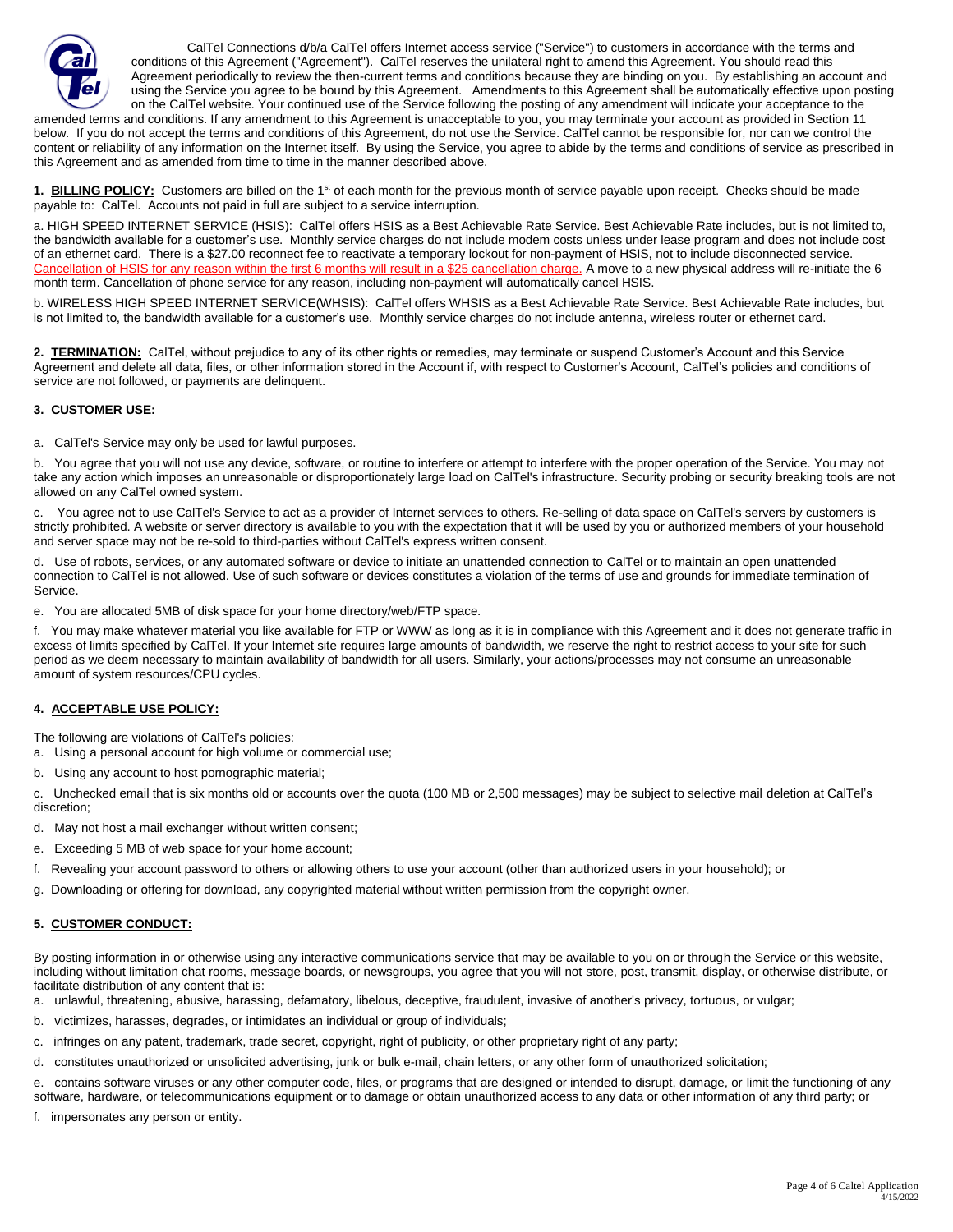## **6. PRIVACY AND SECURITY:**

a. While CalTel will take all commercially reasonable steps to keep your personal information private, you should not consider any communication to be protected or confidential.

b. Any information you disclose in interactive communications services become public information and you should exercise caution when deciding to disclose your personal information over the Internet.

c. You must notify CalTel immediately of any unauthorized use of your account or of any breach of security, whether known or suspected.

## **7. NO CONTROL OVER CONTENT:**

a. You acknowledge that CalTel has no control over the content of information, products, or services passing through CalTel equipment or facilities. Acquisition or procurement of information, products, or services through the facilities or services of CalTel occurs solely at your risk and CalTel expressly disclaims any responsibility for claims, losses, liabilities, or damages which any person or entity alleges arises from obtaining or disseminating such information, products, or services.

### **8. NO WARRANTY:**

a. You understand and agree that temporary service interruptions may occur as normal events in the provision of the Service. You further understand that CalTel has no control over third-party networks you may access while using the Service, and therefore, delays and disruption of other network transmissions are completely outside of CalTel's control.

b. You assume total responsibility and risk for your use of the software, service and internet. All materials, information, software, products, and services included in or available through CalTel are "as is" and "as available" for your personal use, without warranties of any kind, either express or implied, including, but not limited to, implied warranties of merchantability, fitness for a particular purpose, non-infringement, or arising from course of dealing or course of performance.

c. CalTel, its' affiliates, and third-parties who contribute to the Service do not warrant that the software and service reliable or free of viruses or other harmful components; that the Services will be available at any particular time or location; or that any defects or errors will be corrected.

d. CalTel makes no warranty as to the accuracy or reliability of any information obtained through the Service. You understand and agree that any material and/or data downloaded, or otherwise obtained through the use of the Service is done at your own risk, and that you will be solely responsible for any damage to your computer system or loss of data that results from the download of such material and/or data.

e. CalTel does not endorse, warrant, or guarantee any product or service, and will not be a party to or in any way monitor any transaction between you and third-party providers of products or services.

#### **9. LIMITATION OF LILABLITY:**

a. Under no circumstances shall CalTel, its' affiliates, or third-parties who contribute to the service be liable for any direct, indirect, punitive, incidental, special, or consequential damages that result from the use of, or inability to use, the Service. This limitation applies whether the alleged liability is based on contract, tort, negligence, strict liability, or any other basis, even if CalTel has been advised of the possibility of such damage (including but not limited to lost profits, lost data, lost savings, interruption of business, or by reason of mistakes, interruptions, delays, errors, defects in service, or faulty or misdirected transmission). Because some jurisdictions do not allow the exclusion or limitation of incidental or consequential damages, CalTel's liability in such jurisdictions shall be limited to the extent permitted by law.

b. CalTel's maximum liability to you or anyone using your account for any and all damage, loss, or liability of any kind, including without limitation CalTel's negligence, shall be limited to the total amount you paid for the Service during the six-month period preceding the claim.

## **10. INDEMINTY:**

Upon CalTel's request, you agree to indemnify, defend, through attorneys reasonably acceptable to CalTel, and hold CalTel, its' officers, agents, and employees harmless from and against all claims, damages, losses, proceedings, liabilities, judgments, settlements, costs, or expenses (including reasonable attorneys' fees, fines, and penalties) of every kind and character that arise from your breach of any term or condition of this Agreement.

## **11. TERMINATION:**

a. You may terminate your account by written request to CalTel. CalTel will terminate your account promptly upon receipt of your termination request.

b. CalTel reserves the right to determine, at its sole discretion, whether your use of the Service is consistent with the letter and spirit of this Agreement. CalTel further reserves the right to deny or terminate your access to the Service, with or without cause, effective immediately and without notice.

c. Termination of your account does not make CalTel responsible for costs associated with other services you may have signed up for with CalTel or third parties on the Internet. You are responsible for canceling any additional services.

## **12. GOVERNING LAW:**

a. If any part of this Agreement is held invalid or unenforceable, that portion must be construed in a manner consistent with applicable law to reflect, as nearly as possible, the original intentions of the parties, and the remaining portions remain in full force and effect.

b. The laws of the State of California, excluding its conflicts of laws rules, govern this Agreement and your account. You agree and expressly consent to the exercise of personal jurisdiction in the State of California in connection with any dispute or claim relating to or arising out of this Agreement. You further agree that exclusive jurisdiction for any dispute or claim relating to or arising out of this Agreement resides in the Calaveras County, California courts.

c. The United Nations Convention on Contracts for the International Sale of Goods is specifically excluded from application to this Agreement.

## **13. ENTIRETY OF AGREEMENT:**

This Agreement comprises the entire agreement between you and CalTel, superseding any prior agreements with respect to its subject matter.

## **14. GENERAL:**

You represent and warrant that you are 18 years of age or older, that you have read this Agreement, and you accept and agree to this Agreement.